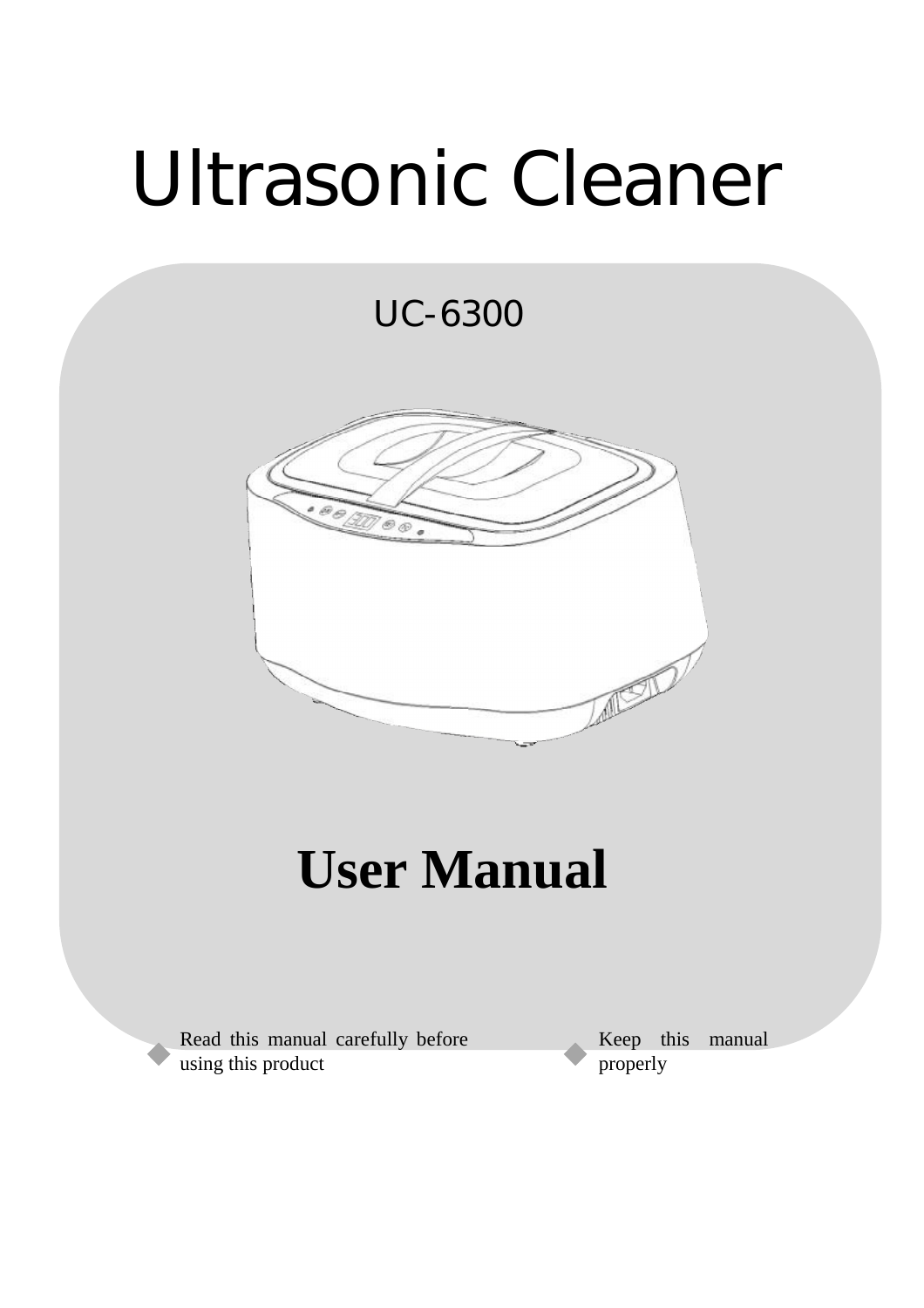## Table of Contents

| 1. | Packing List                      |  |
|----|-----------------------------------|--|
| 2. | Principle of Ultrasonic Cleaner 1 |  |
| 3. | <b>Product Features</b>           |  |
| 4. | <b>Technical Parameters</b>       |  |
| 5. | <b>Safety Description</b>         |  |
| 6. | Operation Instructions 3          |  |
| 7. |                                   |  |
| 8. |                                   |  |
| 9. | Maintenance                       |  |
|    | 10. Warranty Statement            |  |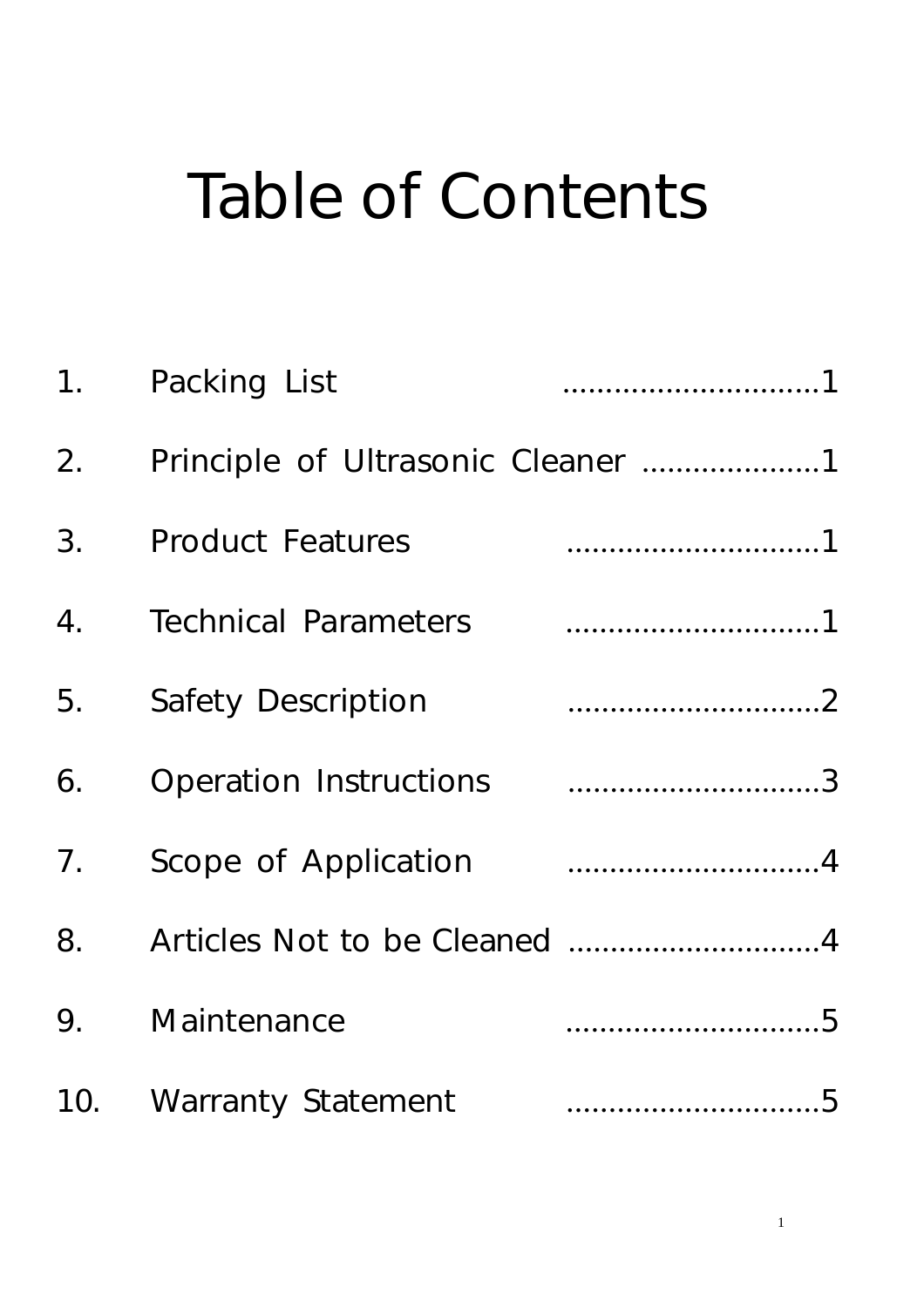

#### **Packing List**

| <b>Parts</b>          | Quantity | <b>Parts</b>            | Quantity |
|-----------------------|----------|-------------------------|----------|
| Ultrasonic cleaner    |          | Power Line              |          |
| <b>Product Manual</b> |          | <b>CD/Watch Bracket</b> |          |
| <b>Washing Basket</b> |          |                         |          |

Check whether these aforesaid items are available and in good condition. Contact your dealer in case of damage or loss of any accessory.

#### **Principle of ultrasonic wave cleaning**

Ultrasonic cleaner generates ultrasonic frequency electricity, which is converted by energy converter into high-frequency mechanical oscillation that is transferred to cleaning fluid. Ultrasound wave is beamed forwards unevenly in the cleaning fluid to make the fluid vibrate and generate tens of thousand of micro bubbles, which form and grow in the negative pressure area where the ultrasound wave travels longitudinally and close (crush out) in positive pressure area. Formation, growth and quick closure of the micro bubbles is called cavitation. In cavitation, closure of bubbles will generate instantaneous high pressure higher than 1,000 times of atmospheric pressure, and the continuous high pressure force hits surface of the work piece like numerous small blasts to peel off dirty on the surface and in clearance of object, and this is how the ultrasonic cleaning machine operates.

#### **Product Features**

- 1. High-strength environment-friendly ABS injection molding.
- 2. Digital display control for five-segment cleaning duration regulation.
- 3. One-press heating up to temperature of 65℃.
- 4. Industrial high Q ultrasonic transducer bonded with high-strength adhesive.
- 5. High voltage isolation and humidity-proof and anti-corrosion treatment.
- 6. Stringent production and aging process.
- 7. 3800V HV testing to ensure product safety.
- 8. CE/FCC/ROHS/PSE/SAA certification.

#### **Technical Parameters**

| <b>Name</b>      |                             | Ultrasonic cleaner |                             | AC110-120V 60Hz |
|------------------|-----------------------------|--------------------|-----------------------------|-----------------|
|                  |                             | Voltage            | AC220-240V 50Hz             |                 |
|                  | <b>Cleaning Tank Volume</b> | 2500ML             | <b>Ultrasonic Power</b>     | 70W             |
|                  | <b>Power Cable Size</b>     | $\leq 1.5$ m       | <b>Ultrasonic Frequency</b> | 40KHz           |
| Tank's Dimension | 247*150*78mm                |                    | 60/120/180/240/300/360/     |                 |
|                  |                             |                    | <b>Time Setting</b>         | 480S            |
|                  | <b>External Dimensions</b>  | 294*209*167mm      | <b>Net Weight</b>           | 2.5KG           |

#### **Safety Description**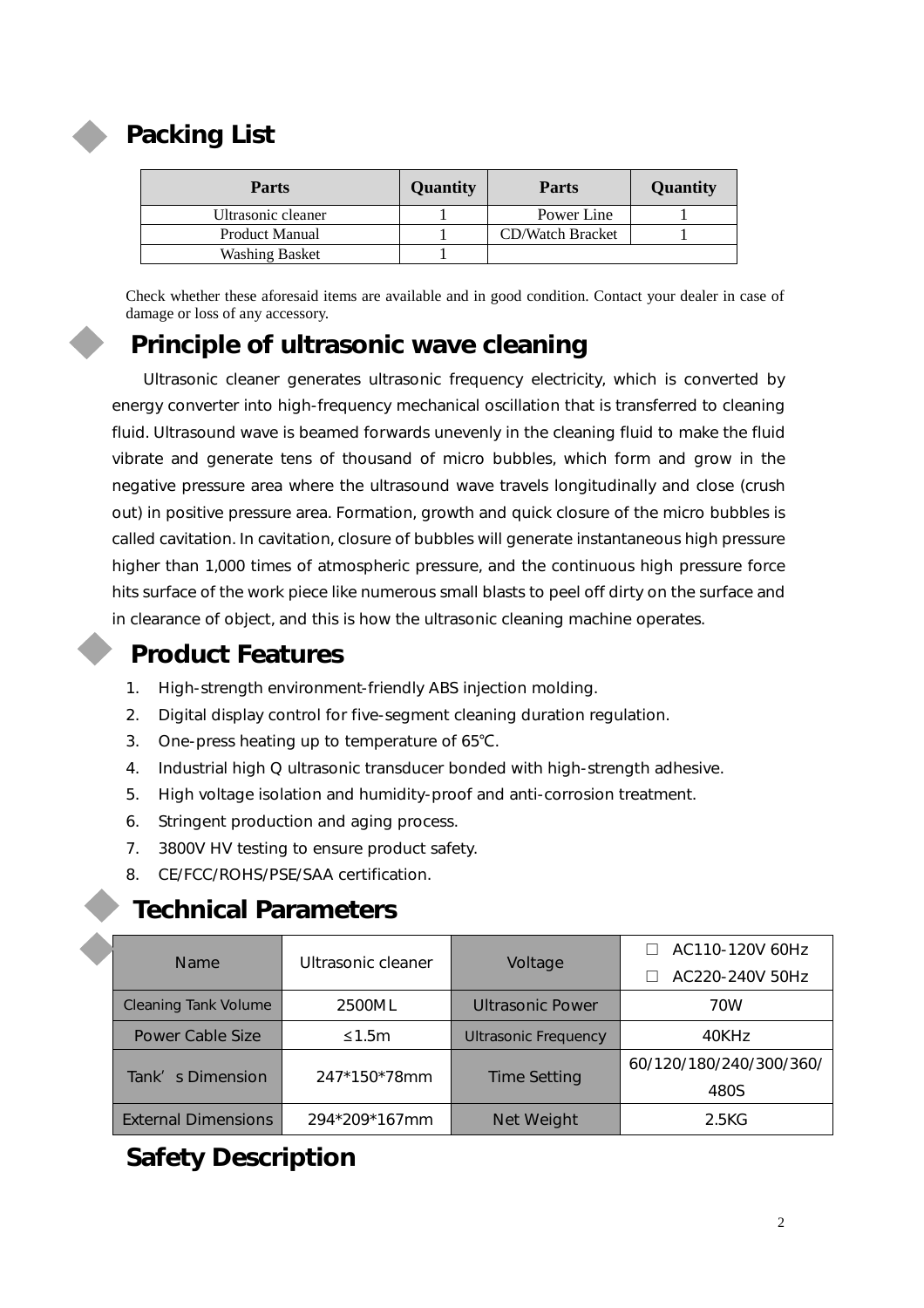

1. This product shall not be dismantled by any person other than professionals.



2. Do not use any lapping paste or corrosive chemical agent.



3. Before feeding water into cleaning tank, do not connect the power supply. Feed water not above the line "Max-" to avoid

overflowing.

4. Do not handle power plug with wet hand to prevent electric shock.

5. Do not use this product with not water fed in, or otherwise it may be damaged.

6. Use this product in accordance with the manual. Use only the accessories as recommended by manufacturer.



7. Keep this product away from any heat source, and place it on a dry and flat surface.



8. In case that this product falls into water during operation, keep off it and disconnect the power supply immediately



9. Do not clean this product by directly rinsing it with water.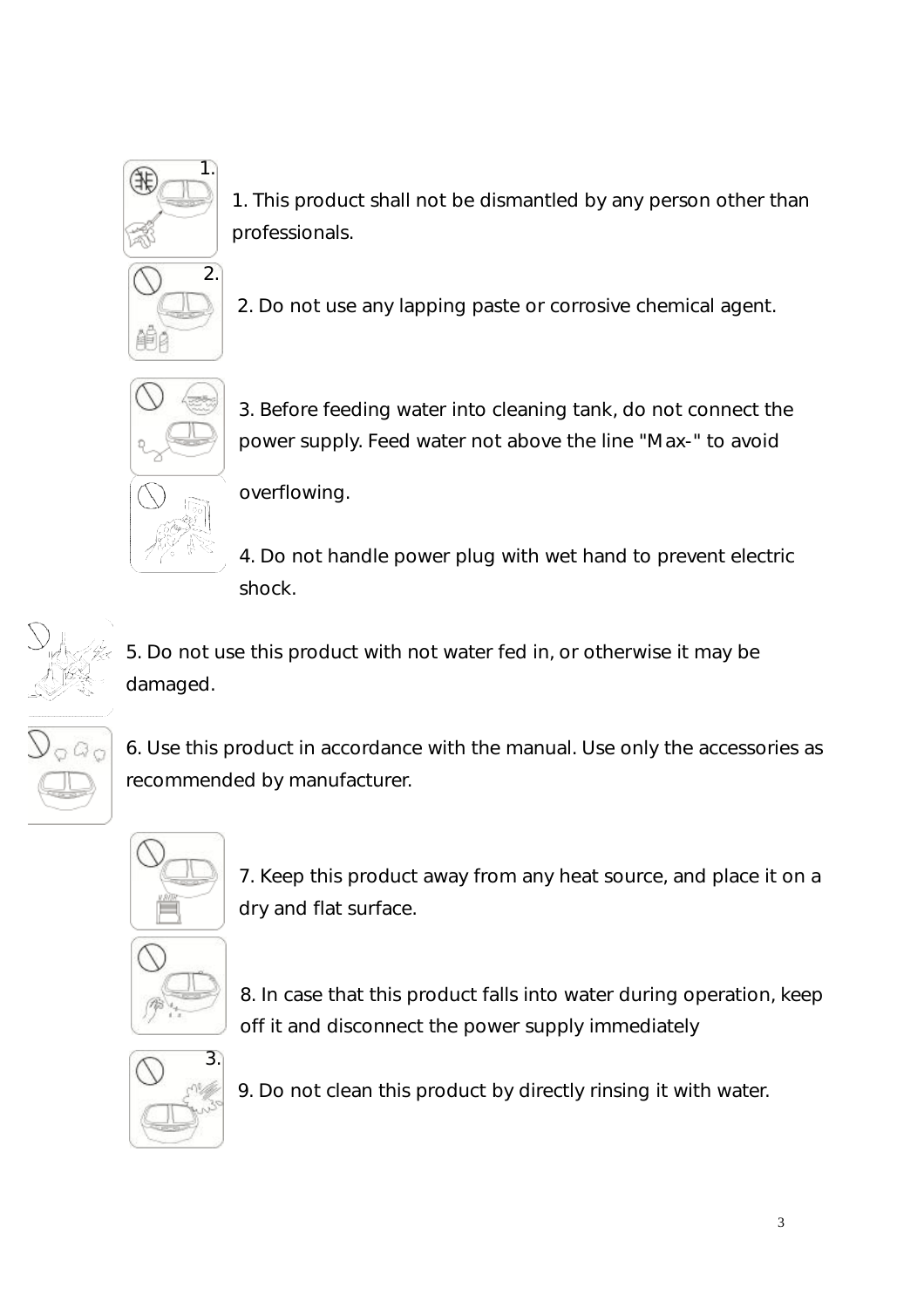

#### **Operation Instructions**

l Picture of Product





#### l Operation Instructions:

- 1. Load cleaning fluid into cleaning tank and connect power supply.Ultrasonic wave operating time is displayed as 8 minutes by default.
- 2. Press TC button down to start heating (and heating indicator lamp turns on), press it again to stop heating (and the indicator lamp goes out). The maximum heating temperature is 65℃.
- 3. Press SET button down to adjust operating duration; press it once to increase one minute.
- 4. Press ON button to start operation of ultrasonic wave (and the indicator lamp turns on), and press OFF to stop it (the indicator lamp goes out).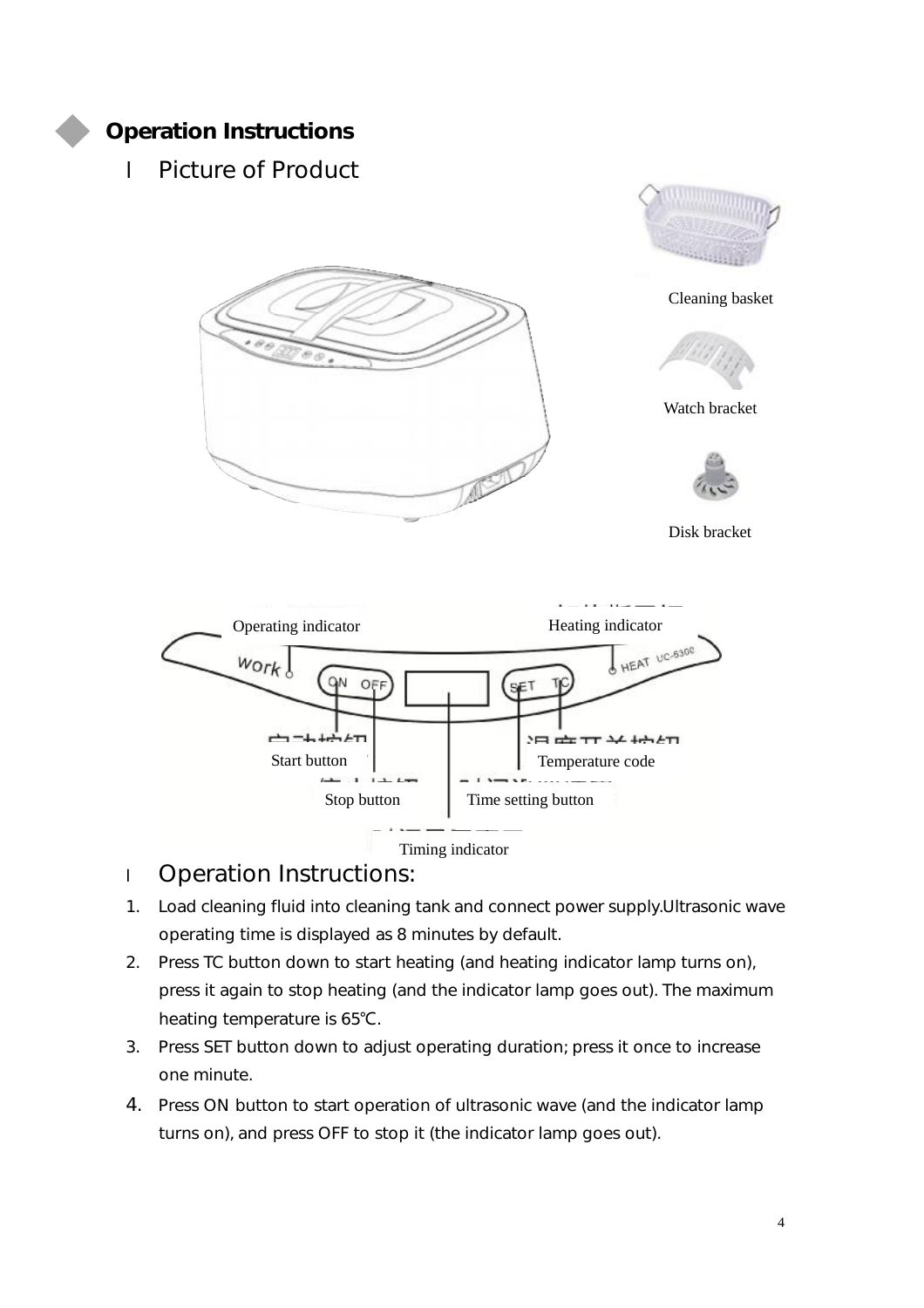#### **Scope of Application**

| Industry                         | Description                                                                                          |
|----------------------------------|------------------------------------------------------------------------------------------------------|
| <b>Spectacles</b>                | Reading glasses, sunglasses, and small-size optical lens                                             |
| Jewelry                          | Diamond, gold, silver and jade ware                                                                  |
| Waist watch                      | watch, and watch with metal band<br>Waterproof                                                       |
| Others/<br>household<br>products | CD/DVD disk, shaver cutter, nail cutter, pen, lock key, old coin, false tooth, and soup<br>ladle     |
| Commercial<br>purpose            | Appliances and tools of ophthalmology department or dental department, and jet nozzle<br>of printer. |

#### Tips: Do not stack articles to be cleaned.

#### **Articles Not to be Cleaned**

| <b>Articles Not to be Cleaned</b> |                                                                      |                                                                                                                                                                                     |  |
|-----------------------------------|----------------------------------------------------------------------|-------------------------------------------------------------------------------------------------------------------------------------------------------------------------------------|--|
| Jewelry                           | Hawksbill/pearl/<br>emerald/ivory/<br>coralline/agate                | For low hardness of hawksbill/ coralline, they may be<br>scratched due to rubbing during the course of cleaning.                                                                    |  |
| <b>Precious</b><br>Metal          | Welded/ galvanic<br>coated metal/bonded<br>article                   | Ultrasound wave cleaning will widen original gap in weld/<br>coat/ bonding point and thereby cause peel-off.                                                                        |  |
| Waist<br>watch                    | Waist/ pocket watch<br>(other than waterproof<br>at 50m depth)       | Strong permeability of ultrasonic wave may cause entry of<br>water into watch with poor water-tightness.                                                                            |  |
| Other                             | Woodwork/ glass/<br>contact lenses/<br>ceramic ware/camera<br>filter | During cleaning of coated glass/ceramics/woodwork/glass<br>ware, original tiny crack may be widened due to mechanical<br>effect. (except that the article is intact without crack.) |  |

#### **Either of two cleaning methods is available**

#### l Common cleaning

Use common tap water to soak the work piece completely into the water, but control water level not above the line "MAX-".

#### **l** Enhanced cleaning

In case that article is extremely dirty or cannot be made fully clean even after being cleaned for a long time, add neutral cleaning fluid of 3~5ml into the water to improve cleaning performance, and then rinse it with clear water. (as cleaning fluid can soften dirt.)